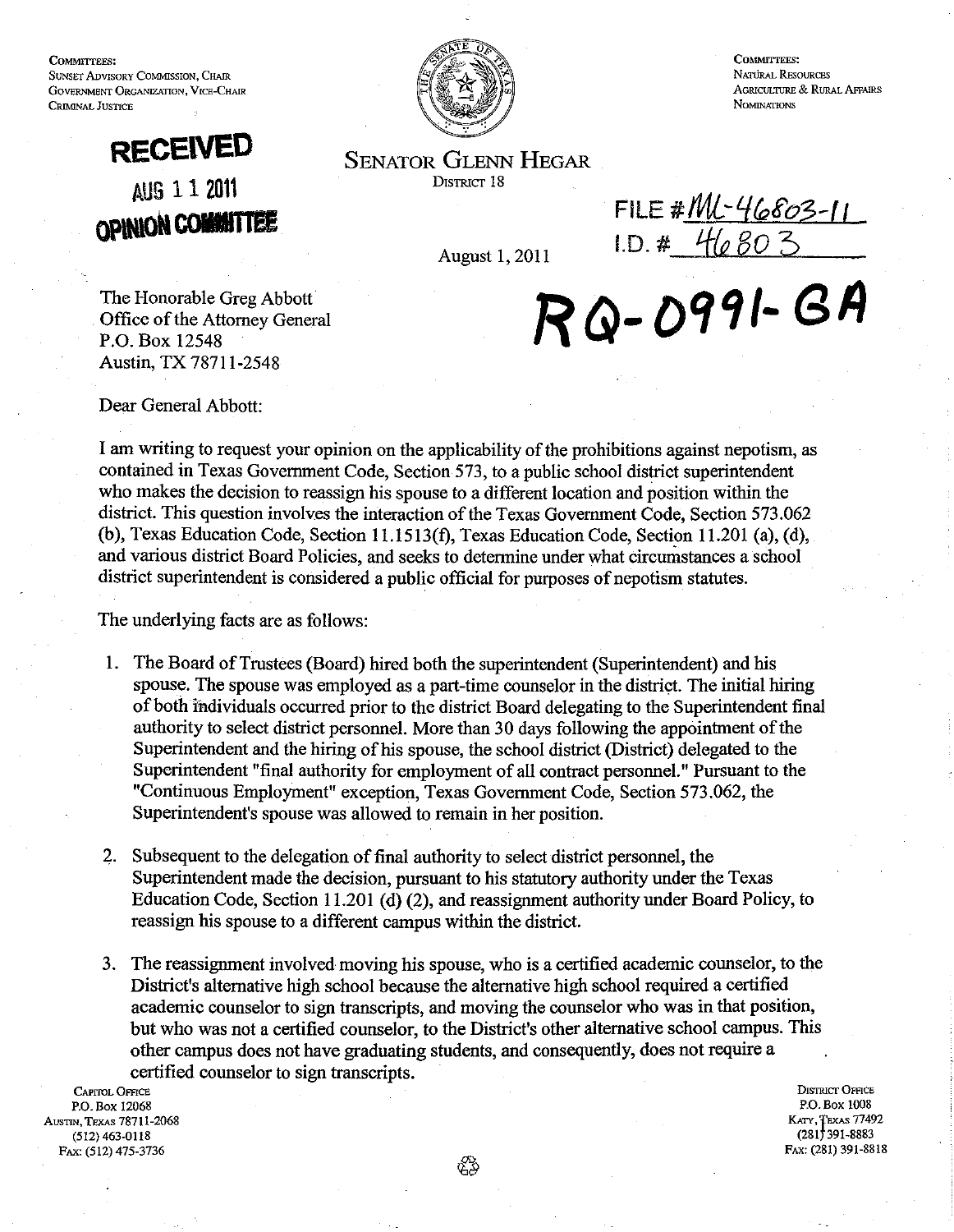- 4. While the two employees changed workplaces, there was no change in benefits, pay, or hours worked. The Superintendent's spouse has continued as a part-time counselor at her new location at the alternative high school, and the other counselor has continued to work full-time at her new location.
- 5. The parties differ on their understanding of whether there has been a "change in duties" as a result of the change in workplace location. The District claims that a "change in duties" has indeed occurred with the transfer of location because the Superintendent's spouse is now responsible for signing transcripts where she previously was not, while the duty regarding transcripts is no longer required of the counselor reassigned from the alternative high school.

The Superintendent of the school district contends, however, that no "change in duty" occurred because the Superintendent's spouse has been qualified and able to carry out the duty of signing transcripts since the day she was hired by the Board. The change that occurred was a necessary change in location because the District's other counselor was not appropriately qualified to carry out the duty of signing transcripts at the alternative high school.

The Superintendent argues that a "change in duty" would signify a change in the duties for which an employee is qualified and able to provide under the job description of the position. in this instance, the Superintendent maintains that the job description of the positions held by each of the individual district employees did not change, just the location of where they provided their services. Accordingly, the official "duties" of both counselors never changed. The location of their campus assignments within the District did, however, change so that the duties of each counselor were carried out commensurate with their actual position and in compliance with applicable law. *See* Tex. Educ. Code Ann., Section 21.003 (a) (Vernon Supp 2009).

6. The parties also differ on their understanding of whether a "change in status" resulted from· the Superintendent's reassignment of his spouse to the alternative high school and whether the Superintendent acted in his capacity as a public official when he made that reassignment.

The District claims that since. the District's Board delegated final authority to the Superintendent to select district personnel, the Superintendent is a public official with regard to his hiring or initial assignment authority pursuant to Texas Education Code, Section 11.1513 (f). Thus, the District argues that while the Superintendent's spouse may be allowed to remain in her position under the "Continuous Employment" provision of the Texas Government Code, Section 573.062 (a), Subsection (b) of that same statutory provision holds that if "an individual continues in a position [under the continuous employment exception], the public official to whom the individual is related in a prohibited degree may not participate in any deliberation or voting on the appointment, reappointment, confirmation of the appointment or reappointment, employment, reemployment, *change in status,* compensation, or dismissal of the individual if that action applies only to the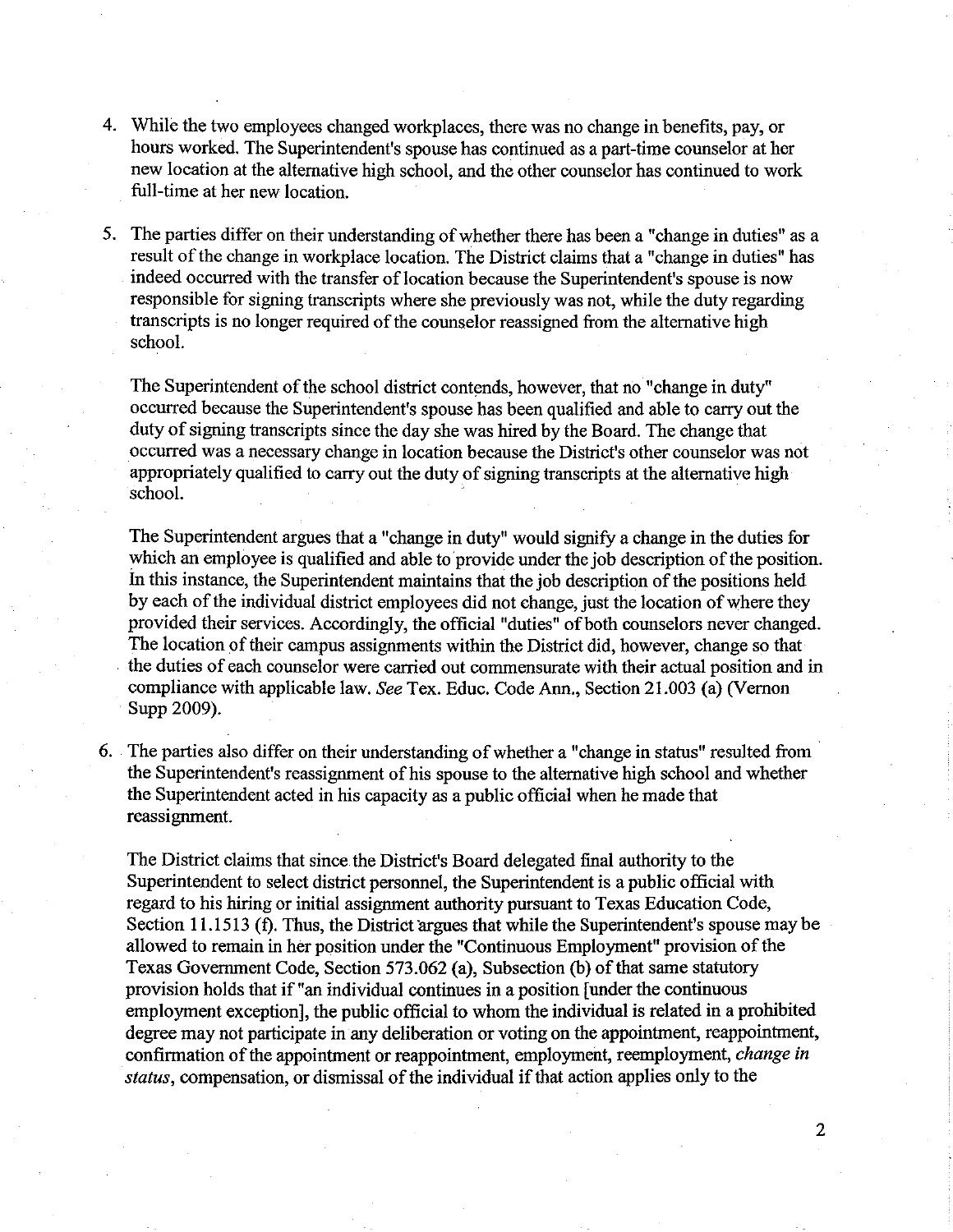individual." Further, the District claims that, under Board policy DBE (Legal) and Tex. Att'y Gen. Op. No. JC-193 (2000) ("JC-193"), "a 'change in status' includes a reassignment within an organization, whether or not a change in salary level accompanies the reassignment." Accordingly, the District maintains that the reassignment of the Superintendent's spouse to the alternative high school constitutes a clear "change in status."

The Superintendent, in contrast, argues that a "change in status," as described in Texas Government Code, Section 573.062 (b), and as discussed in JC-193, as well as Board Policy DBE (Legal), did not occur in this instance. The Superintendent supports his argument by asserting that the circumstances in this case are significantly different than those set forth in JC-193.

The Superintendent agrees with the District that a "change in status," as described in JC-193 and in Board Policy DBE (Legal), includes a reassignment within an organization, whether or not a change in salary level accompanies the reassignment. The Superintendent takes issue, however, with the District's understanding of what a reassignment, which may be classified as a "change in status," entails. The Superintendent contends that, as described in JC-193, the "reassignment within an organization" in question involved the transfer of the son and the nephew of the Chief of Police from the uniform division of the department to the organized crime unit and criminal investigation unit (respectively) of the department. Both transfers "significantly altered" the regular duties of the individuals and therefore constituted a "substantial change in duties" for the son and nephew of the Chief. See JC-193, page 2.

The Superintendent, therefore, maintains that the transfers described in JC-193 are significantly different in nature than the campus assignments related to the Superintendent's spouse and the other counselor because, in this instance, the "duties" of the Superintendent's spouse and the other counselor were never officially changed in relation to the positions they held at the school district. Only the location of where they provided those services changed with the reassignment.

The Superintendent also argues that the discussion of "change in status" set forth in JC-193 states, "[t]he word 'status' is not limited to an individual's salary level; rather it refers broadly to an individual's 'position or standing in ... a profession.'" JC-193, page 3. Accordingly, the Superintendent's position is that the analysis in JC-193 found a reassignment within an organization to constitute a "change in status" if the reassignment requires that the employee's position or standing within a profession is changed as a result.

Thus, the Superintendent opines that a change in campus assignment to meet the requirements of applicable law does not constitute a "change in status" because neither the Superintendent's spouse nor the other counselor experienced a change in their standing within their profession. Rather, their location of service was changed to appropriately comport with their actual standing within their profession. As a result, the Superintendent argues that the reassignment did not constitute a "change in status." Since a "change in status" never occurred, the Superintendent further contends that the District's request for an Attorney General (AG) opinion on the matter is unwarranted. In the alternative, the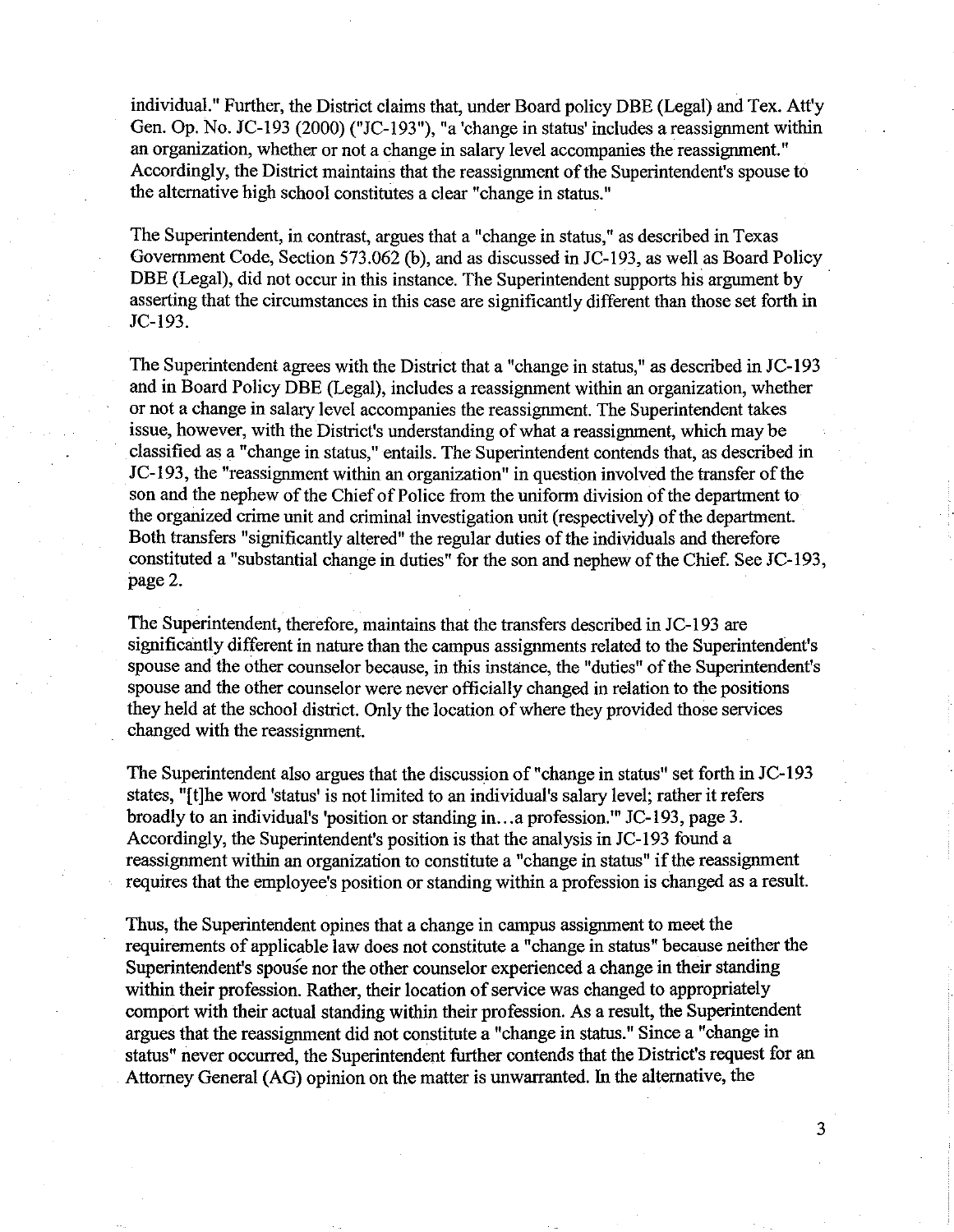Superintendent contends that he was not acting as a "public official" for purposes of the reassignment of his spouse.

7. The District and the Superintendent also differ on this issue of whether the Superintendent was acting as a "public official" for purposes of the reassignment of his spouse. The District asserts that confusion exists regarding the categorization of a person as a "public official." This confusion, the District contends, stems from the fact that while several elected and appointed positions have been deemed public officials for all purposes, public school superintendents have not. Under Texas Government Code, Section 573.001 (3) (A), a public· official is defined to include "an officer ... of a ... school district." Pursuant to Texas Education Code, Section 11.201(a), "the superintendent is the... chief executive officer of the school district." Superintendents, however, have not been consistently deemed public officials in any regard prior to the passage of House Bill 2563 and the related amendments to the Texas Education Code creating Section l1.l513(t). Presumably that was because prior thereto, superintendents had no final unchecked authority to make hiring decisions. *See Pena* v. *Rio Grande City Canso. Indep. Sch. Dist.,* 616 S.W.2d 658 (Tex.Civ.App.- Eastland 1981, no writ).

The District asserts that the language of Section 11.1513  $(f)$ , which definitively states superintendents are public officials, but only with respect to the delegation of hiring authority, does not appear to answer the underlying question. Specifically, even considering the language of Section 11.1513 (f) (1), it is not clear whether a superintendent, who is a public official for hiring purposes, and therefore prohibited under Government Code, Section 573, from hiring his or her spouse, is specifically exempted from the prohibitions described in Section 573.062 (b) that would preclude an "ordinary" public official from reassigning his or her spouse.

The District also notes that superintendents who are public officials for hiring purposes may make employment decisions that directly affect their prohibited relatives, while other public officials may not, and therefore, the District believes this discrepancy does not further the intent of the nepotism laws and is not wholly consistent with previous opinions of the AG's office. *See* Att'y Gen. Op. No. JC-193 (2000) (holding the "legislature intended to preclude a public official from participating in *all* employment actions that affect the official's relative"). It is in this interaction of the statues and opinions that the District believes a potential ambiguity exists.

The District believes that the *Pena* decision, as well as earlier decisions from your office and other opinions of the Texas courts, suggest that the issue of whether an individual is a public official for purposes of nepotism laws may turn on whether the office they hold possesses ultimate authority for making employment decisions. *See Pena* at 658-660; Att'y Gen. Op. No. GA-04l5 (2006) (holding it has been "established generally that the nepotism statute applies to officials with final statutory authority over employment decisions"); Att'y Gen. Op. No. GA-0123 (2003) (stating the designation of "public official" has been interpreted to apply to those "who may exercise authority over a governmental entity's appointment or employment decisions"); Att'y Gen. Op. No. GA-0123 (2003) (noting Texas Government Code, Section 573 defines a "public official" to include "an officer ... of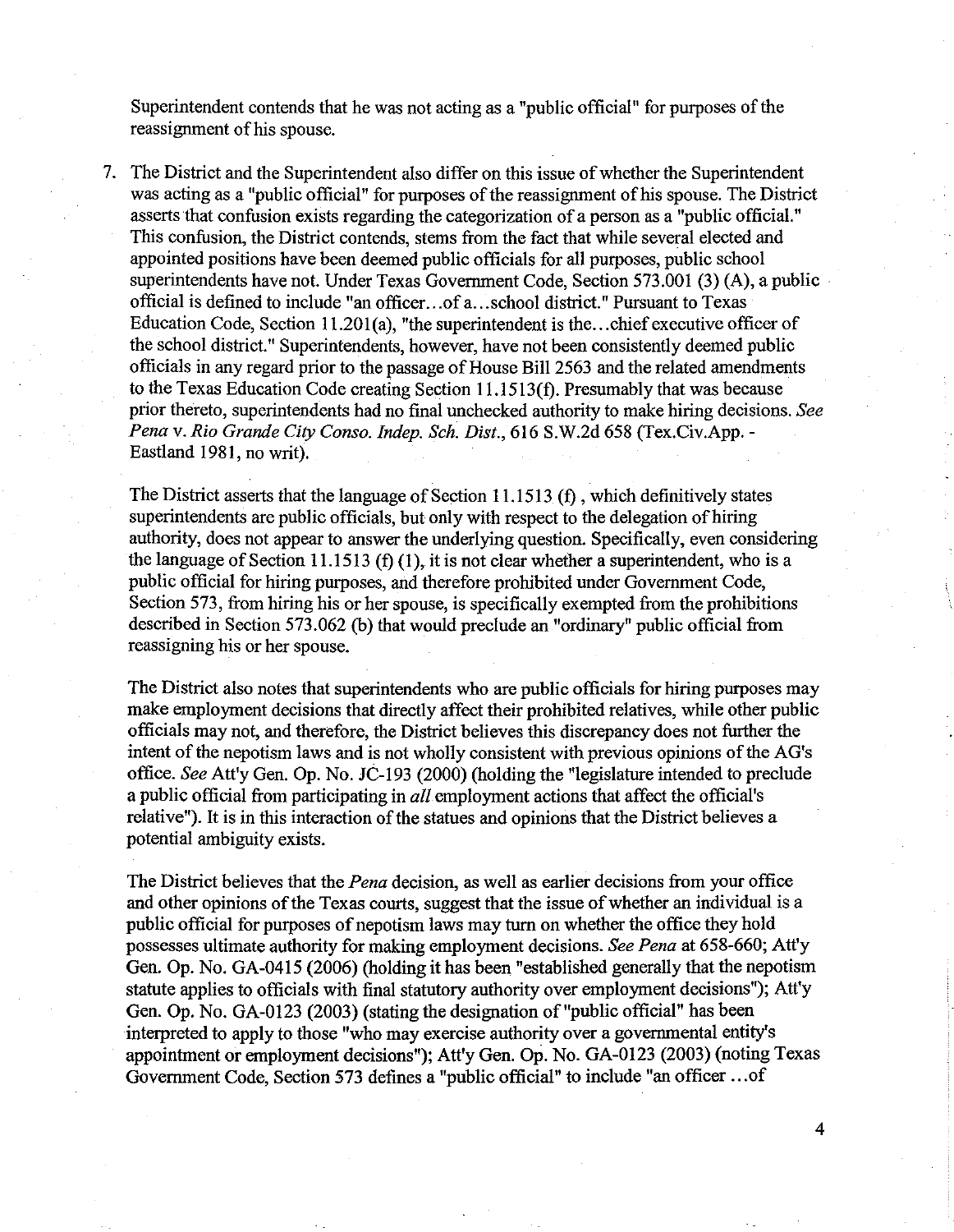a ... school district" and an "officer" has been defined "as a person upon whom a 'sovereign function of the government [has been] conferred...to be exercised by him for the benefit of the public largely independent of others control" (quoting *Aldine Indep. Sch. Dist.* v. *Standly,* 280 S.W.2d 578,583 (Tex. 1955)). As to the issue of final authority to reassign personnel, the District asserts that the Superintendent is granted such authority both by statute, Texas Education Code, Section 11.201 (d) (2), and Board Policy.

The Superintendent, in contrast, argues that he was clearly not acting as a "public official" in relation to his decision related to the campus assignments of his spouse and the other counselor. And, as a result, the Anti-Nepotism Statute cannot apply to his actions. In support of his position, the Superintendent states that public school superintendents in Texas are deemed to act as public officials only in keeping with the provisions of the Texas Education Code, Section 11.1513 (f) (1). That means that a Texas public school superintendent may only be considered a public official for the purposes of the Anti-Nepotism Statute ifhe has been delegated final hiring authority to select school district personnel. Specifically, the statute provides as follows:

(f) If, under the employment policy, the board of trustees delegates to the superintendent the final authority to select district personnel.

(I) the superintendent is a public official for purposes of Chapter 573, Government Code, *only with respect to a decision made under that delegation of authority;* (emphasis added).

Therefore, the Superintendent contends that the acts of a superintendent can only be subject to the Anti-Nepotism Statute if those acts were made under the Board's delegation of final hiring authority to select school district personnel. In contrast to the District's position, the Superintendent asserts that there is no ambiguity of the language in Texas Education Code, Section 11.1513 (f) (I), and that the Texas Legislature clearly decided after due and diligent consideration that the Anti-Nepotism Statute can apply to a public school superintendent's acts only when he has been delegated final hiring authority and only to those decisions made under that delegation of authority.

Under the Superintendent's position, it stands to reason that if the Board does not possess the authority to assign and reassign personnel within the district, then the Board could not delegate that authority to the Superintendent, and any decisions made by the Superintendent with respect to the assignment of personnel within the district are not subject to the Anti-Nepotism statue. The Superintendent believes that the Texas Legislature made clear in Section 11.201 (d)  $(2)$  of the Texas Education Code that the authority to assign the personnel of a school district is an express authority of the superintendents.

To support his assertion, the Superintendent cites a recent AG opinion, Texas Attorney General Opinion No. GA-0123 (2003) ("GA-0123"), which he contends is more instructive than JC-193 and makes it abundantly clear that the board of trustees of a public school district do not have the authority to assign personnel within a public school district. GA-0123 discusses the application of the Anti-Nepotism Statue to an independent school district in Texas. The discussion in GA-0123 focuses on the respective statutory duties of the board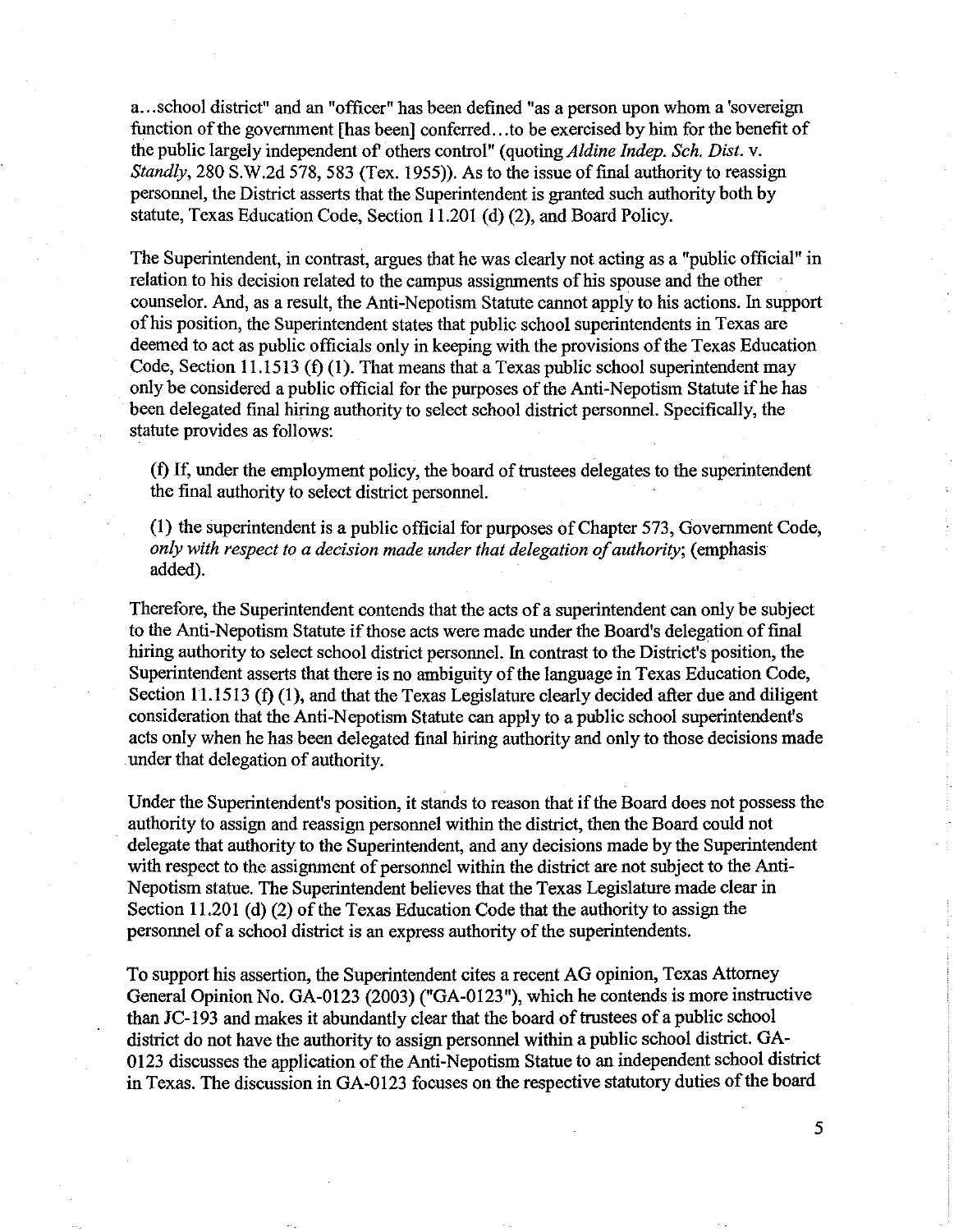of trustees and the superintendent of schools in Texas. In GA-OI23, the AG is asked whether a public school superintendent may reassign a teacher who is related to a school trustee without action by the board. The AG responds that "[t]his issue involves the reassignment of an employee, not a selection covered by Section 11.163 (a) (1)." Tex. Att'y Gen. Op. No. GA-0123 (2003), page 4. GA-0123 goes on to provide the following:

The superintendent may reassign a trustee's relative to fill a department chair position, and the board is not authorized to act in the matter. Section 11.201 (d) of the Education Code expressly reposes in the superintendent the duty to "assum[e] administrative authority and responsibility" for assigning and evaluating district personnel. Tex. Educ. Code Ann., Section 11.201 (d) (2) (Vernon Supp. 2004). The superintendent's duties listed in Section 11.201 (d) were adopted in 1995 by the same bill that authorized a school board to delegate final hiring authority to select personnel to the superintendent. *See* Act of May 27,1995, 74th Leg. R.S., ch. 260, Sections 11.163 (a) (1), 11.201 (d), 1995 Tex. Gen. Laws 2007, 2230-31. *Because the District's school board has no authority to assign personnel,* board members are not public officials for purposes of Chapter 573, Government Code. (emphasis added)

Subsequent to GA-0123, the Superintendent adds, the Texas Legislature saw fit to enact the provisions of Texas Education Code, Section 11.1513, specifically subsection (f) (2), to deal with the issue of school boards delegating hiring authority to the superintendent so that their relatives may be hired and the provision was enacted to prevent such a practice. It provides that "each member of the board of trustees remains subject to Chapter 573, Government Code, with respect to all district employees." Tex. Educ. Code Ann., Section 11.1513 (f) (2) (Vernon Supp. 2009).

The Superintendent contends, however, that this does not change the validity of the analysis found in GA-0123 related to whether the board of trustees holds the authority to assign district personnel. Insofar as his analysis stands, the AG's opinion on the matter of whether an assignment of personnel can be delegated to the superintendent by a board of trustees has been given. Therefore, according to the Superintendent, it is clear that a board of trustees cannot delegate the assignment of school district personnel to the superintendent because a party cannot delegate an authority it does not possess. Moreover, in this case, the superintendent already had that authority under Section 11.201 (d) (2).

The Superintendent also cites a recent decision by the Texas Commissioner of Education in which the Commissioner ruled that the assignment of personnel is the duty of the superintendent, as addressed in Texas Education Code, Section 11.201, to support his argument. The Commissioner's decision, issued on November 5, 2010, dealt with a challenge to the transfer of a principal to another school to serve as assistant principal. The community filed a petition for review complaining that the superintendent lacked the authority to transfer the principal. The community argued that the Texas Education Code, Section 11.1513, which gives the school board authority to accept or reject the superintendent's recommendations concerning the selection of personnel, also applies to personnel transfers. Accordingly, the community argued that the transfer should have been approved by the school board. The Commissioner held, however, that Texas Education Code, Section 11.1513 only applies to the hiring of personnel, not the assignment of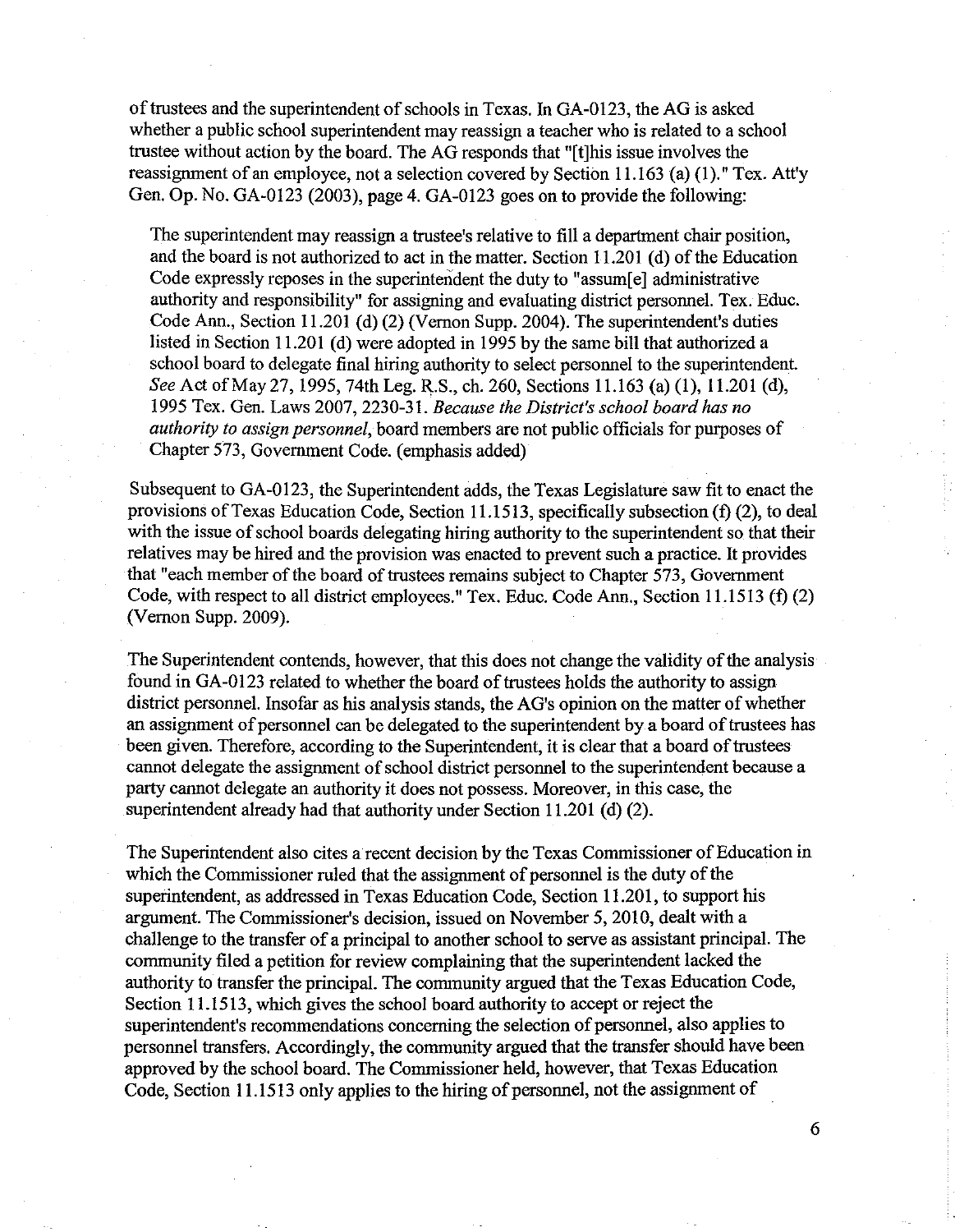personnel. The Commissioner also specifically found that the assignment of personnel is the duty of a superintendent, not the duty of a school board, as set forth in Texas Education Code, Section 11.201. *See The Burbank Cmty.* v. *San Antonio Indep. Sch. Dist.,* Tex. Comm'r of Educ. Decision No. 018-RIO-II09 (Nov. 5,2010).

Therefore, the Superintendent asserts that the Anti-Nepotism Statute does not apply to him in the case at hand and the existing structure of statutes and the current legal interpretation of those statutes support this opinion. The relevant provision of the Texas Education Code clearly provides that the Anti-Nepotism Statute can only be applied to the acts of a public school superintendent to the extent that the board of trustees delegates to the superintendent the final authority to select district personnel and only with respect to a decision made under that delegation of authority. The Superintendent never made a decision under a delegation of authority by the Board in the instance at hand, and accordingly, the Superintendent made a campus assignment (not a personnel selection) to ensure that the District was in compliance with applicable law. In conclusion, the Superintendent claims that under existing laws and their interpretation, it is clear that he was not acting as a "public official" in relation to his decision on the campus assignments and therefore, the Anti-Nepotism Statues cannot apply to his actions on the matter.

- 8. On a related issue, if the Superintendent is prohibited from making a decision to reassign his spouse, the District questions whether any other person or entity can make such a reassignment consistent with nepotism laws. Previous opinions of the courts and your office, the District asserts, seem to conclude that certain grants of authority to public officials . . cannot be delegated for purposes of avoiding the nepotism prohibitions because the ultimate authority to make the final decision always remains with the public official. *See Cain* v. *The State o/Texas,* 855 S.W.2d 714 (Tex.Crim;App. 1993) (en banc); Att'y Gen. Op. No. DM-46 (1991).
- 9. As a result of the discrepancy of opinion between the Superintendent and the District, as well as, perceived ambiguity in existing law, I present the following questions for your consideration:
	- 1. Do the prohibitions on nepotism found in Texas Government Code, Section 573, prohibit a superintendent with (1) delegated final authority to hire or appoint personnel pursuant to Board Policy and Texas Education Code, Section 11.1513; and (2) final authority to assign or reassign district personnel pursuant to Texas Education Code, Section 11.201 (d) and/or Board Policy, from reassigning his spouse to another campus within the school district when there is no change in payor benefits for his spouse? And, if so;
	- 2. If the superintendent is prohibited by statute from making a decision concerning the reassignment of his spouse, may the superintendent delegate to another individual or the Board of Trustees the power to make such decision?